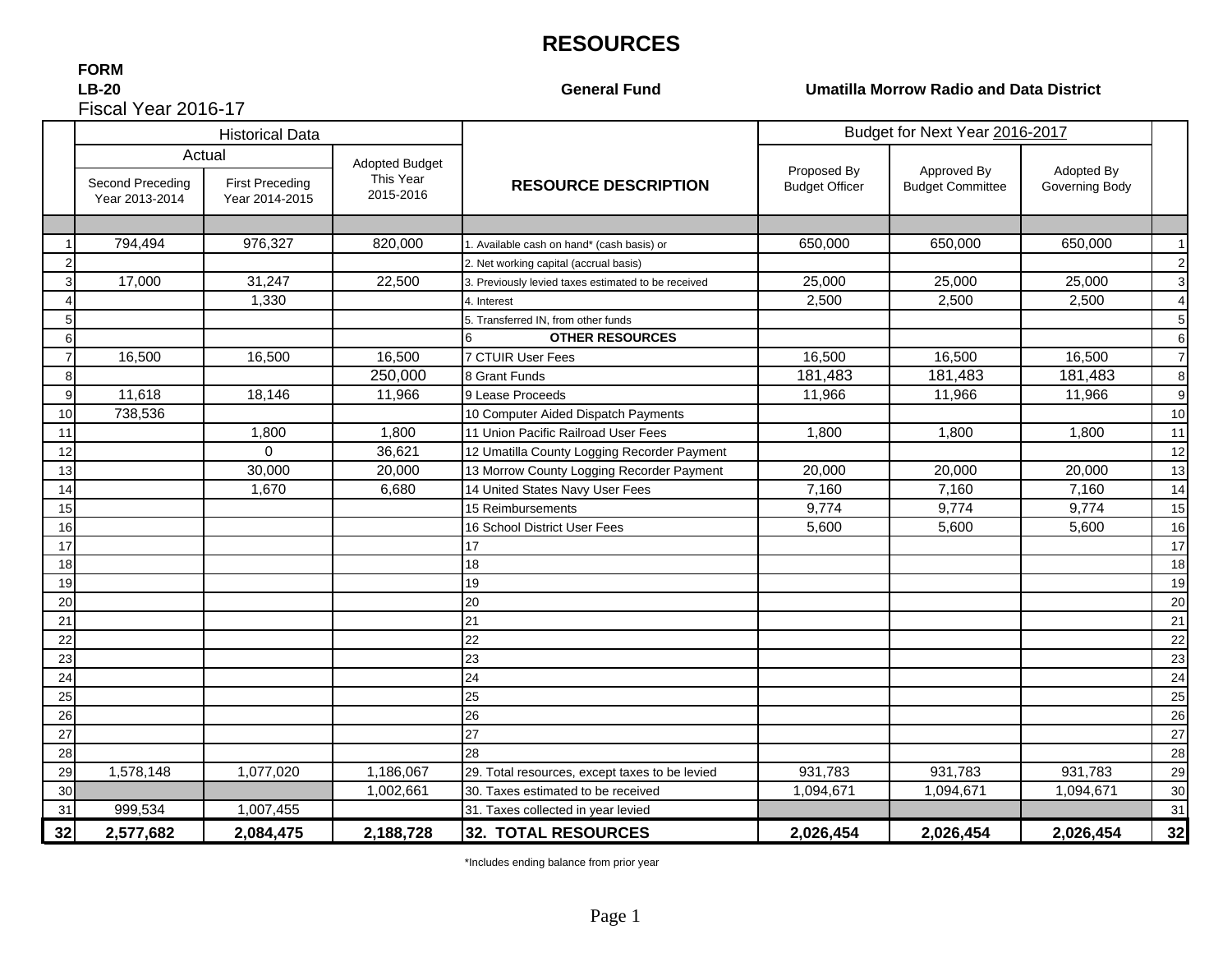#### **REQUIREMENTS SUMMARY**

## **FORM**

**LB-30**

Fiscal Year 2016-17

#### ALLOCATED TO AN ORGANIZATIONAL UNIT OR PROGRAM

General Fund Umatilla Morrow Radio & Data District

|    | <b>Historical Data</b>  |                        |                         |                                                                     | Budget For Next Year 2016-2017 |                         |                |                |
|----|-------------------------|------------------------|-------------------------|---------------------------------------------------------------------|--------------------------------|-------------------------|----------------|----------------|
|    | Actual                  |                        | <b>Adopted Budget</b>   | <b>EXPENDITURE DESCRIPTION</b>                                      |                                |                         |                |                |
|    | Second Preceding        | <b>First Preceding</b> | This Year               |                                                                     | Proprosed By<br>Approved By    |                         | Adopted By     |                |
|    | 2013-2014               | 2014-2015              | 2015-2016               |                                                                     | <b>Budget Officer</b>          | <b>Budget Committee</b> | Governing Body |                |
|    |                         |                        |                         | PERSONNEL SERVICES                                                  |                                |                         |                |                |
|    | 83,430                  | 83,430                 | 83,430                  | <b>I District Administrator</b>                                     | 85,932                         | 85,932                  | 85,932         | $\overline{1}$ |
| 2  | 41,200                  | 41,200                 | 43.930                  | 2 Administrative/Technical Assistant                                | 43.930                         | 43.930                  | 43.930         | $\overline{c}$ |
|    | 17,000                  | 68,000                 | 72,855                  | 3 Communications Technician                                         | 74,626                         | 74,626                  | 74,626         | 3              |
|    | 46,079                  | 50,818                 | 51,800                  | 4 Payroll Taxes                                                     | 28,000                         | 28,000                  | 28,000         | $\overline{4}$ |
|    | 17,353                  | 23,404                 | 38,000                  | 5 PERS                                                              | 29,000                         | 29,000                  | 29,000         | 5              |
| 6  | 29,063                  | 46,988                 | 58,800                  | 6 Medical                                                           | 58,800                         | 58,800                  | 58,800         | 6              |
|    | 3,448                   | 6,282                  | 6,400                   | 7 Workers Comp                                                      | 7,000                          | 7,000                   | 7,000          | $\overline{7}$ |
| 8  | 288                     | 386                    | 450                     | 8 Life Insurance                                                    | 500                            | 500                     | 500            | 8              |
| q  | 594                     | 1,006                  | 1,050                   | 9 Long Term Disability Insurance                                    | 1,100                          | 1,100                   | 1,100          | 9              |
| 10 |                         |                        |                         | 10 <sup>1</sup>                                                     |                                |                         |                | 10             |
|    |                         |                        |                         |                                                                     |                                |                         |                |                |
| 11 | 238,455                 | 321,514                | 356,715                 | <b>11 TOTAL PERSONAL SERVICES</b>                                   | 328,888                        | 328,888                 | 328,888        | 11             |
|    | $\overline{\mathbf{2}}$ | $\mathbf{2}$           | $\overline{\mathbf{2}}$ | <b>Total Full-Time Equivalent (FTE)</b>                             | 3                              | 3                       | 3              |                |
|    |                         |                        |                         | <b>MATERIALS AND SERVICES</b>                                       |                                |                         |                |                |
| 12 | 969,491                 | 152,691                | 237,500                 | <b>12 ADMINISTRATION</b>                                            | 248,300                        | 248,300                 | 248,300        | 12             |
| 13 | 62,142                  | 58,335                 | 362,000                 | <b>13 FACILITIES</b>                                                | 517,000                        | 517,000                 | 517,000        | 13             |
| 14 |                         |                        |                         | 14                                                                  |                                |                         |                | 14             |
| 15 |                         |                        |                         | 15                                                                  |                                |                         |                | 15             |
| 16 | 1,031,633               | 211,026                | 599,500                 | <b>16 TOTAL MATERIALS AND SERVICES</b>                              | 765,300                        | 765,300                 | 765,300        | 16             |
|    |                         |                        |                         | <b>CAPITAL OUTLAY</b>                                               |                                |                         |                |                |
| 17 | 30,447                  | 80,296                 | 373,000                 | <b>17 EQUIPMENT</b>                                                 | 339,483                        | 339,483                 | 339,483        | 17             |
| 18 | 314,607                 | 5.698                  | 21,113                  | 18 Infrastructure and Equipment Replacement                         | 396,450                        | 396,450                 | 396,450        | 18             |
| 19 |                         |                        |                         | 19                                                                  |                                |                         |                | 19             |
| 20 |                         |                        |                         | 20                                                                  |                                |                         |                | 20             |
| 21 |                         |                        |                         | 21                                                                  |                                |                         |                | 21             |
|    |                         |                        |                         |                                                                     |                                |                         |                |                |
| 22 | 345,054                 | 85,994                 | 394,113                 | <b>22 TOTAL CAPITAL OUTLAY</b>                                      | 735,933                        | 735,933                 | 735,933        | 22             |
|    |                         |                        |                         |                                                                     |                                |                         |                |                |
| 23 | 1,615,142               |                        |                         | 23 ORGANIZATIONAL UNIT / ACTIVITY TOTAL                             |                                |                         |                |                |
|    |                         |                        |                         | REQUIREMENTS FOR OTHER ORG. UNITS OR PROGRAMS (from other LB-30A's) |                                |                         |                |                |
| 23 |                         |                        |                         | 24                                                                  |                                |                         |                | 23             |
| 24 |                         |                        |                         | 25                                                                  |                                |                         |                | 24             |
| 25 |                         |                        |                         | 26                                                                  |                                |                         |                | 25             |
| 26 |                         |                        |                         | 27                                                                  |                                |                         |                | 26             |
| 27 |                         |                        |                         | 28                                                                  |                                |                         |                | 27             |
| 28 | 1,615,142               | 618,534                | 1,350,328               | 29 TOTAL ORG./PROG. REQUIREMENTS                                    | 1,830,121                      | 1,830,121               | 1,830,121      | 28             |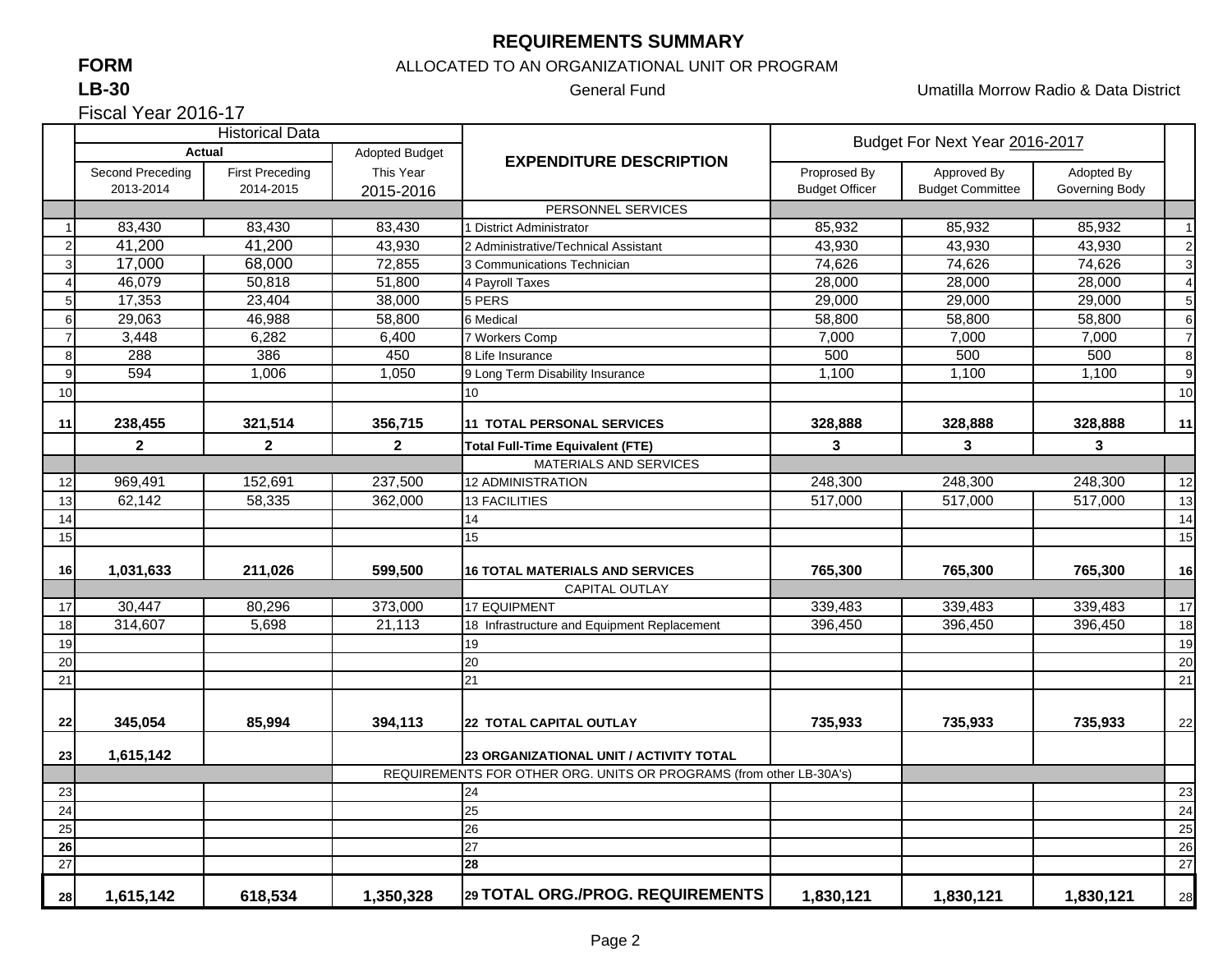#### **REQUIREMENTS SUMMARY**

**FORM**

## NOT ALLOCATED TO AN ORGANIZATIONAL UNIT OR PROGRAM

**LB-30**

General Fund Umatilla Morrow Radio & Data District

Fiscal Year 2016-17

|    |                  | <b>Historical Data</b> |                |                                                  | Budget For Next Year 2016-2017 |                         |                |                |
|----|------------------|------------------------|----------------|--------------------------------------------------|--------------------------------|-------------------------|----------------|----------------|
|    | Actual           |                        | Adopted Budget | <b>REQUIREMENTS DESCRIPTION</b>                  |                                |                         |                |                |
|    | Second Preceding | <b>First Preceding</b> | This Year      |                                                  | Proprosed By                   | Approved By             | Adopted By     |                |
|    | 2013-2014        | 2014-2015              | 2015-2016      |                                                  | <b>Budget Officer</b>          | <b>Budget Committee</b> | Governing Body |                |
|    |                  |                        |                | PERSONNEL SERVICES NOT ALLOCATED                 |                                |                         |                |                |
|    | 70.000           | 94.000                 | 94.000         | 1 Unappropriated Ending Balance                  | 108,533                        | 108,533                 | 108,533        | 11             |
|    | 70,000           | 94,000                 | 94,000         | 2 TOTAL PERSONAL SERVICES                        | 108,533                        | 108.533                 | 108,533        | $\mathbf{2}$   |
|    | 3                | 3                      | 3              | 3 Total Full-Time Equivalent (FTE)               |                                |                         |                | 3 <sup>1</sup> |
|    |                  |                        |                | MATERIALS AND SERVICES NOT ALLOCATED             |                                |                         |                |                |
|    | 27,850           | 11,000                 | 11,000         | 4 ADMINISTRATION - Unappropriated Ending Balance | 11,000                         | 11,000                  | 11,000         | $\overline{4}$ |
|    | 10,000           | 10,000                 | 10,000         | 5 FACILITIES - Unappropriated Ending Balance     | 10,000                         | 10,000                  | 10,000         | 5 <sub>1</sub> |
|    | 37,850           | 21,000                 | 21,000         | <b>6 TOTAL MATERIALS AND SERVICES</b>            | 21,000                         | 21,000                  | 21,000         | 6 <sup>1</sup> |
|    |                  |                        |                | CAPITAL OUTLAY NOT ALLOCATED                     |                                |                         |                |                |
|    |                  | 327,220                | $\mathbf 0$    | 7 Infrastructure & Equipment Replacement         | $\mathbf 0$                    | $\mathbf 0$             | $\mathbf 0$    | $\overline{7}$ |
|    |                  |                        |                | 8                                                |                                |                         |                | $\bf{8}$       |
| a  | $\mathbf 0$      | 327,220                | 0              | 9 TOTAL CAPITAL OUTLAY                           | $\mathbf 0$                    | 0                       | $\mathbf 0$    | 9              |
|    |                  |                        |                | <b>DEBT SERVICE</b>                              |                                |                         |                |                |
| 10 | 28               | 661,440                | 633,000        | 10 Debt Payments                                 | 1,000                          | 1,000                   | 1,000          | 10             |
| 11 |                  |                        |                | 11                                               |                                |                         |                | 11             |
| 12 | 31,723           | 661,440                | 633,000        | <b>12 TOTAL DEBT SERVICE</b>                     | 1,000                          | 1,000                   | 1,000          | 12             |
|    |                  |                        |                | SPECIAL PAYMENTS                                 |                                |                         |                |                |
| 13 |                  |                        |                | 13                                               |                                |                         |                | 13             |
| 14 | $\mathbf{0}$     | $\mathbf 0$            | $\mathbf 0$    | <b>14 TOTAL SPECIAL PAYMENTS</b>                 | $\mathbf 0$                    | $\mathbf 0$             | $\mathbf 0$    | 14             |
|    |                  |                        |                | <b>INTERFUND TRANSFERS</b>                       |                                |                         |                |                |
| 15 |                  |                        |                | 15                                               |                                |                         |                | 15             |
| 16 | $\mathbf 0$      | 0                      | $\mathbf 0$    | <b>16 TOTAL INTERFUND TRANSFERS</b>              | $\mathbf 0$                    | $\mathbf 0$             | $\mathbf 0$    | 16             |
|    |                  |                        |                | OPERATING CONTINGENCY                            |                                |                         |                |                |
| 17 | 61.800           | 61.800                 | 61.800         | <b>17 TOTAL OPERATING CONTINGENCY</b>            | 61,800                         | 61.800                  | 61.800         | 17             |
| 18 | 107,850          | 1,097,660              | 773,577        | <b>18 Total Requirements Not Allocated</b>       | 130,533                        | 130,533                 | 130,533        | 18             |
| 19 | 1,615,142        | 618,534                | 1,260,359      | 19 Total Org. Unit/Prog. Requirements (LB-30A)   | 1,830,121                      | 1,830,121               | 1,830,121      | 19             |
| 20 | $\Omega$         | $\Omega$               | $\Omega$       | 20 Reserved for future expenditure               | $\Omega$                       | $\Omega$                | $\Omega$       | 20             |
| 21 | 899,754          | 976,327                |                | 21 Ending Balance (prior years)                  |                                |                         |                | 21             |
| 22 |                  |                        | 4,000          | 22 UNAPPROPRIATED ENDING FUND BALANCE            | 4,000                          | 4,000                   | 4,000          | 22             |
| 23 | 2,684,546        | 2,754,321              | 2,099,736      | <b>TOTAL REQUIREMENTS</b><br>23                  | 2,026,454                      | 2,026,454               | 2,026,454      | 23             |

150-504-030 (Rev 10/14)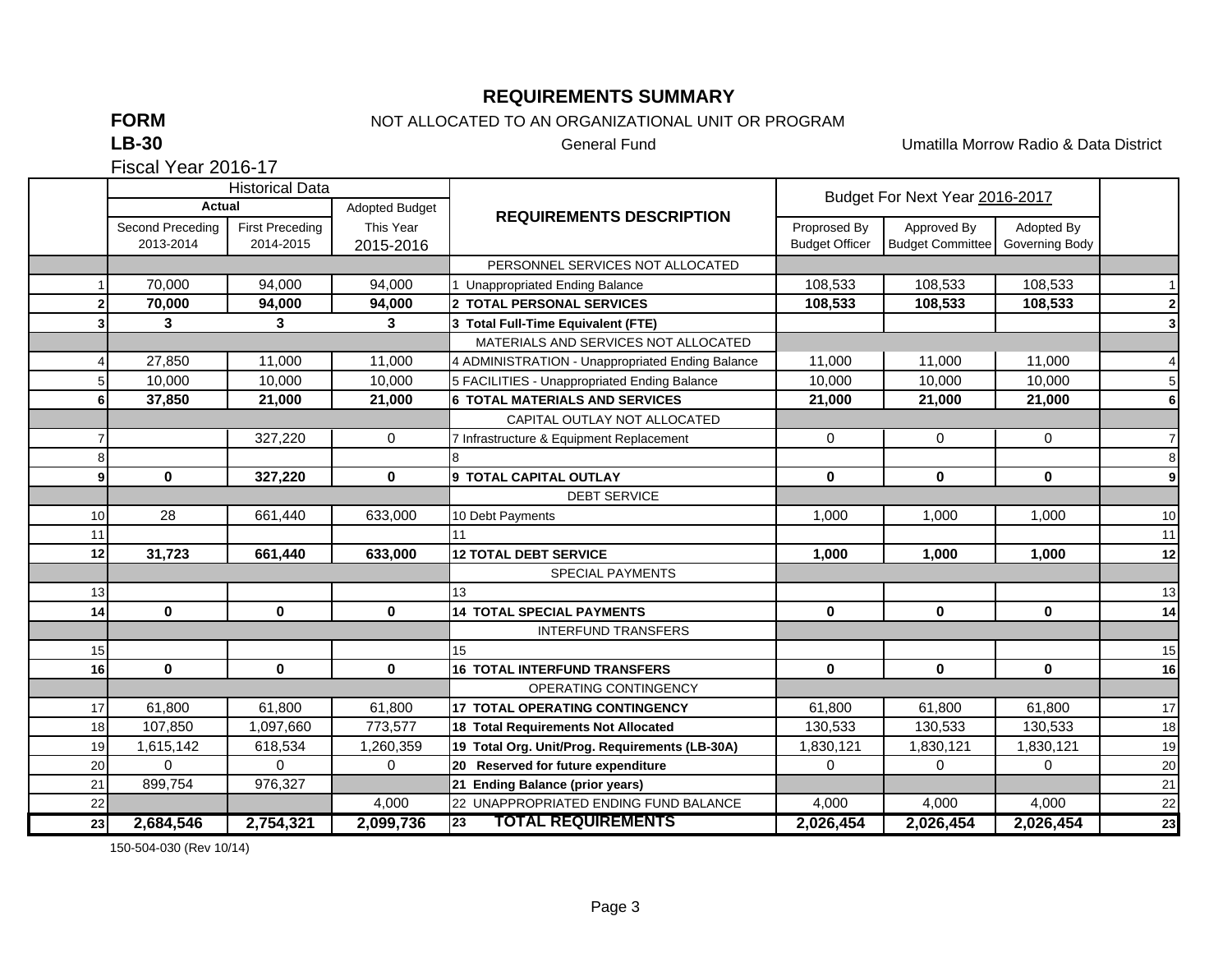## **DETAILED REQUIREMENTS**

Umatilla Morrow Radio & Data District

**LB-31FORM**

#### Personnel Services General Fund

| Fiscal Year 2016-17                |                  |                                  |                                    | <b>General Fund</b>                           |                |                    |                                |                         |                |                         |
|------------------------------------|------------------|----------------------------------|------------------------------------|-----------------------------------------------|----------------|--------------------|--------------------------------|-------------------------|----------------|-------------------------|
|                                    |                  | <b>Historical Data</b><br>Actual |                                    |                                               | Number of      |                    | Budget for Next Year 2016-2017 |                         |                |                         |
|                                    | Second Preceding | <b>First Preceding</b>           | <b>Adopted Budget</b><br>This Year | <b>REQUIREMENTS DESCRIPTION</b>               | Employ-<br>ees |                    | Proposed by                    | Approved by             | Adopted by     |                         |
|                                    | 2013-2014        | 2014-2015                        | 2015-2016                          |                                               |                | Range <sup>®</sup> | <b>Budget Officer</b>          | <b>Budget Committee</b> | Governing Body |                         |
| 1                                  |                  |                                  |                                    | 1 PERSONNEL SERVICES                          |                |                    |                                |                         |                | $\overline{1}$          |
| $\overline{c}$                     | 83,430           | 83,430                           |                                    | 83,430 2 District Administrator               |                |                    | 85,932                         | 85,932                  | 85,932         | $\overline{2}$          |
| $\ensuremath{\mathsf{3}}$          | 41,200           | 41,200                           |                                    | 43,930 3 Administrative/Technical Assistant   |                |                    | 43,930                         | 43,930                  | 43,930         | $\overline{\mathbf{3}}$ |
| $\overline{4}$                     | 17,000           | 68,000                           |                                    | 72,855 4 Communications Technician            |                |                    | 74,626                         | 74,626                  | 74,626         | $\overline{4}$          |
| $\sqrt{5}$                         | 46,079           | 50,818                           |                                    | 51,800 5 Payroll Taxes                        |                |                    | 28,000                         | 28,000                  | 28,000         | 5                       |
| $\,6\,$                            | 17,353           | 23,404                           |                                    | 38,000 6 PERS                                 |                |                    | 29,000                         | 29,000                  | 29,000         | 6                       |
| $\overline{7}$                     | 29,063           | 46,988                           |                                    | 58,800 7 Medical                              |                |                    | 58,800                         | 58,800                  | 58,800         | $\overline{7}$          |
| $\, 8$                             | 3,448            | 6,282                            |                                    | 6,400 8 Workers Comp                          |                |                    | 7,000                          | 7,000                   | 7,000          | 8                       |
| $\overline{9}$                     | 288              | 386                              |                                    | 450 9 Life Insurance                          |                |                    | 500                            | 500                     | 500            | 9                       |
| 10                                 | 594              | 1,006                            |                                    | 1,050 10 Long Term Disability Insurance       |                |                    | 1,100                          | 1,100                   | 1,100 10       |                         |
| 11                                 |                  |                                  |                                    | 11                                            |                |                    |                                |                         |                | 11                      |
| 12                                 |                  |                                  |                                    | 12                                            |                |                    |                                |                         |                | 12                      |
| 13                                 |                  |                                  |                                    | 13                                            |                |                    |                                |                         |                | 13                      |
| 14                                 |                  |                                  |                                    | 14                                            |                |                    |                                |                         |                | 14                      |
| 15                                 |                  |                                  |                                    | 15                                            |                |                    |                                |                         |                | 15                      |
| 16                                 |                  |                                  |                                    | 16                                            |                |                    |                                |                         |                | 16                      |
| 17                                 |                  |                                  |                                    | 17                                            |                |                    |                                |                         |                | 17                      |
| 18                                 |                  |                                  |                                    | 18                                            |                |                    |                                |                         |                | 18                      |
| 19                                 |                  |                                  |                                    | 19                                            |                |                    |                                |                         |                | 19                      |
| 20                                 |                  |                                  |                                    | 20                                            |                |                    |                                |                         |                | 20                      |
| $\frac{21}{22}$                    |                  |                                  |                                    | 21                                            |                |                    |                                |                         |                | 21                      |
|                                    |                  |                                  |                                    | 22                                            |                |                    |                                |                         |                | 22                      |
| 23                                 |                  |                                  |                                    | 23                                            |                |                    |                                |                         |                | 23                      |
| 24                                 |                  |                                  |                                    | 24                                            |                |                    |                                |                         |                | 24                      |
|                                    |                  |                                  |                                    | 25                                            |                |                    |                                |                         |                | 25                      |
| $\frac{25}{26}$<br>$\frac{26}{27}$ |                  |                                  |                                    | 26                                            |                |                    |                                |                         |                | 26                      |
|                                    |                  |                                  |                                    | 27                                            |                |                    |                                |                         |                | 27                      |
| 28                                 |                  |                                  |                                    | 28                                            |                |                    |                                |                         |                | 28                      |
| 29                                 |                  |                                  |                                    | 29                                            |                |                    |                                |                         |                | 29                      |
| 30                                 | 238,455          | 321,514                          |                                    | 356,715 30 TOTALS                             | 3              |                    | 328,888                        | 328,888                 | 328,888 30     |                         |
| 31                                 | 18,339           | 18,339                           |                                    | 31 Ending balance (prior years)               |                |                    |                                |                         |                | 31                      |
| 32                                 | 70,000           | 70,000                           |                                    | 118,600 32 UNAPPROPRIATED ENDING FUND BALANCE |                |                    | 108,533                        | 108,533                 | 108,533 32     |                         |
|                                    |                  |                                  |                                    |                                               |                |                    |                                |                         |                |                         |
| 33                                 | 326,794          | 409,853                          |                                    | 475,315 33 TOTAL REQUIREMENTS                 |                |                    | 437,421                        | 437,421                 | 437,421 33     |                         |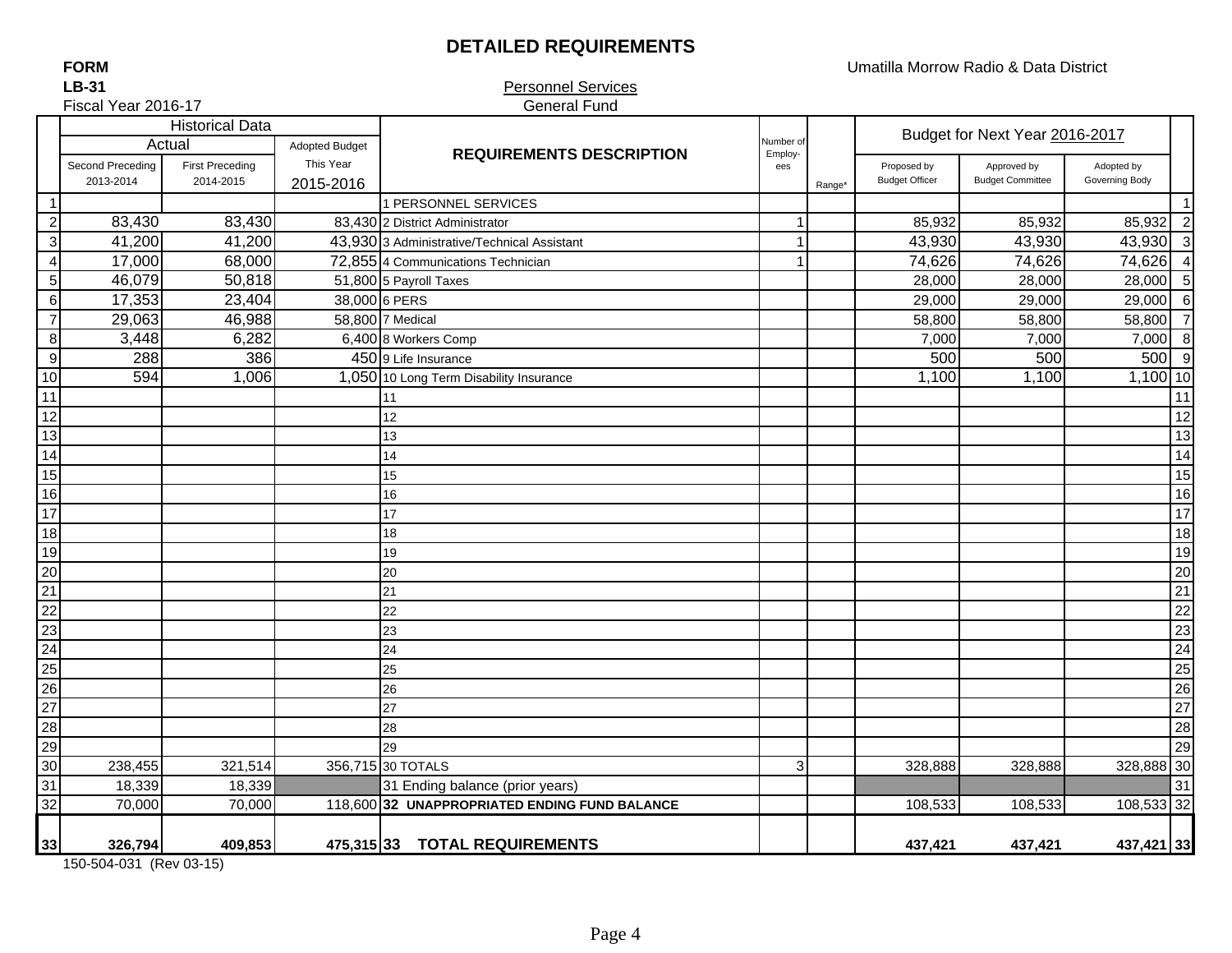## **DETAILED REQUIREMENTS**

Materials and Services Umatilla Morrow Radio & Data District

Fiscal Year 2016-17

**LB-31**

**FORM**

# General Fund

|                  |                            | <b>Historical Data</b> |                                    |                                              |                       | Budget for Next Year 2016-2017 |                |                 |
|------------------|----------------------------|------------------------|------------------------------------|----------------------------------------------|-----------------------|--------------------------------|----------------|-----------------|
|                  | Actual<br>Second Preceding | <b>First Preceding</b> | <b>Adopted Budget</b><br>This Year | <b>REQUIREMENTS DESCRIPTION</b>              | Proposed by           | Approved by                    | Adopted by     |                 |
|                  | 2013-2014                  | 2014-2015              | 2015-2016                          |                                              | <b>Budget Officer</b> | <b>Budget Committee</b>        | Governing Body |                 |
|                  |                            |                        |                                    | 1 MATERIALS AND SERVICES                     |                       |                                |                | $\vert$ 1       |
| $\overline{2}$   | 1,290                      | 6,706                  |                                    | 10,000 2 Professional Services               | 10,000                | 10,000                         | 10,000         | $\overline{c}$  |
| 3                | 122,173                    | 55,270                 |                                    | 70,000 3 Voice System Maintenance            | 70,000                | 70,000                         | 70,000         | سا              |
| $\overline{4}$   | 12,567                     | 475                    |                                    | 1,700 4 IT Sevices                           | 1,700                 | 1,700                          | 1,700          | $\overline{4}$  |
| $\overline{5}$   | 23,134                     | 2,518                  |                                    | 10,000 5 Microwave System Maintenance        | 13,000                | 13,000                         | 13,000         | $5\overline{)}$ |
| $\,6\,$          | 9,494                      | 8,885                  |                                    | 15,000 6 Subscriber Unit Maintenance         | 15,000                | 15,000                         | 15,000         | 6               |
| $\overline{7}$   | 3,709                      | 4,650                  |                                    | 5,000 7 Office Supplies and Maintenance      | 7,000                 | 7,000                          | 7,000          | $\overline{7}$  |
| $\overline{8}$   | 763                        | 911                    |                                    | 1,500 8 Notifications and Publication        | 1,500                 | 1,500                          | 1,500          | 8               |
| $\boldsymbol{9}$ | 17,932                     | 10,555                 |                                    | 25,000 9 Training/Travel                     | 25,000                | 25,000                         | 25,000 9       |                 |
| 10               | 9,000                      | 9,000                  |                                    | 9,000 10 Office Space Rent                   | 13,400                | 13,400                         | 13,400 10      |                 |
| 11               | 27                         | 1,198                  |                                    | 1,200 11 Dues/Fees                           | 1,200                 | 1,200                          | $1,200$ 11     |                 |
| 12               | $\Omega$                   | 500                    |                                    | 600 12 Subscriber Unit Software Maintenance  | 600                   | 600                            | 600 12         |                 |
| 13               | 28,849                     | 27,885                 |                                    | 31,000 13 Insurance/ Board Bonding           | 32,000                | 32,000                         | $32,000$ 13    |                 |
| 14               | 6,000                      | 6,100                  |                                    | 6,000 14 Annual Audit                        | 6,300                 | 6,300                          | 6,300 14       |                 |
| 15               | 6,212                      | 601                    |                                    | 3,800 15 Elections                           | 3,900                 | 3,900                          | $3,900$ 15     |                 |
| 16               | 1,926                      | 2,212                  |                                    | 2,500 16 Cell Phone and Data Card            | 2,500                 | 2,500                          | 2,500 16       |                 |
| 17               | 454                        | 138                    |                                    | 900 17 Protective Clothing and Equipment     | 900                   | 900                            | 900 17         |                 |
| $\overline{18}$  |                            | 2,624                  |                                    | 4,500 18 Test Equipment Maintenance          | 4,500                 | 4,500                          | 4,500 18       |                 |
| 19               | 6,658                      | 7,768                  |                                    | 29,000 19 Vehicle Expenses                   | 29,000                | 29,000                         | 29,000 19      |                 |
| $\overline{20}$  | $\Omega$                   | 120                    |                                    | 5,000 20 Legal Expenses                      | 5,000                 | 5,000                          | $5,000$ 20     |                 |
| $\overline{21}$  | 337                        | 124                    |                                    | 1,000 21 Board Expenses                      | 1,000                 | 1,000                          | 1,000 21       |                 |
| $\overline{22}$  | 3,790                      | 4,721                  |                                    | 4,800 22 Bookkeeping                         | 4,800                 | 4,800                          | 4,800 22       |                 |
| $\overline{23}$  | 715,175                    |                        |                                    | 23 Bi-County Computer Aided Dispatch System  |                       |                                |                | 23              |
| 24               |                            |                        |                                    | 24                                           |                       |                                |                | 24              |
| 25               |                            |                        |                                    | 25                                           |                       |                                |                | 25              |
| $\overline{26}$  |                            |                        |                                    | 26                                           |                       |                                |                | 26              |
| $\overline{27}$  |                            |                        |                                    | 27                                           |                       |                                |                | $\overline{27}$ |
| $\overline{28}$  |                            |                        |                                    | 28                                           |                       |                                |                | 28              |
| 29               | 969,490                    | 152,961                | 237,500 29 Totals                  |                                              | 248,300               | 248,300                        | 248,300 29     |                 |
| 30               | 88,746                     | 89,992                 |                                    | 30 Ending balance (prior years)              |                       |                                |                | 30              |
| 31               | 27,850                     | 11,000                 |                                    | 11,000 31 UNAPPROPRIATED ENDING FUND BALANCE | 11,000                | 11,000                         | 11,000 31      |                 |
| 32               | 1,086,086                  | 253,953                |                                    | 248,500 32 TOTAL REQUIREMENTS                | 259,300               | 259,300                        | 259,300 32     |                 |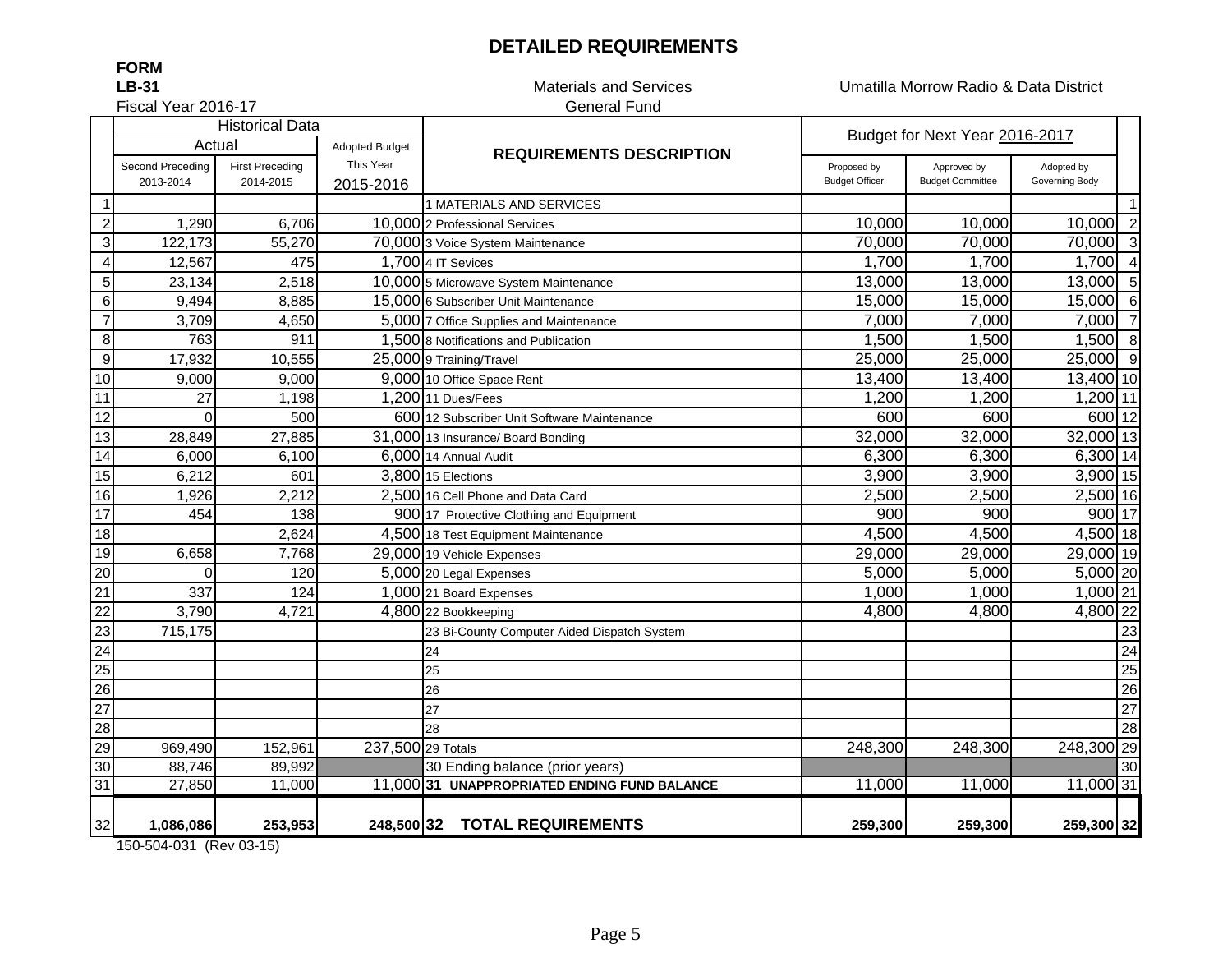## **DETAILED EXPENDITURES**

**LB-31FORM**

Fiscal Year 2016-17

 Facilities General Fund

|                           | <b>Historical Data</b> |                        |                   |                                              | Budget for Next Year 2016-2017 |                         |                |                         |
|---------------------------|------------------------|------------------------|-------------------|----------------------------------------------|--------------------------------|-------------------------|----------------|-------------------------|
|                           | Actual                 |                        | Adopted Budget    | <b>REQUIREMENTS DESCRIPTION</b>              |                                |                         |                |                         |
|                           | Second Preceding       | <b>First Preceding</b> | This Year         |                                              | Proposed by                    | Approved by             | Adopted by     |                         |
|                           | 2013-2014              | 2014-2015              | 2015-2016         |                                              | <b>Budget Officer</b>          | <b>Budget Committee</b> | Governing Body |                         |
| $\mathbf 1$               |                        |                        |                   | 1 FACILITIES                                 |                                |                         |                | $\mathbf{1}$            |
| $\overline{2}$            | 32,506                 | 30,418                 |                   | 38,000 2 Site Leases                         | 42,000                         | 42,000                  | 42,000         | $\overline{2}$          |
| $\ensuremath{\mathsf{3}}$ | 29,636                 | 27,917                 |                   | 68,000 3 Site Maintenance                    | 75,000                         | 75,000                  | 75,000         | $\overline{\mathbf{3}}$ |
| $\overline{4}$            |                        |                        |                   | 256,000 4 Site Development                   | 400,000                        | 400,000                 | 400,000        | $\overline{4}$          |
| 5                         |                        |                        |                   | 5                                            |                                |                         |                | $\overline{5}$          |
| 6                         |                        |                        |                   | 6                                            |                                |                         |                | $\,6$                   |
| $\overline{7}$            |                        |                        |                   | 7                                            |                                |                         |                | $\overline{7}$          |
| 8                         |                        |                        |                   | 8                                            |                                |                         |                | $\bf 8$                 |
| $\boldsymbol{9}$          |                        |                        |                   | 9                                            |                                |                         |                | $\boldsymbol{9}$        |
| 10                        |                        |                        |                   | 10                                           |                                |                         |                | $10$                    |
| 11                        |                        |                        |                   | 11                                           |                                |                         |                | 11                      |
| 12                        |                        |                        |                   | 12                                           |                                |                         |                | $\overline{12}$         |
| 13                        |                        |                        |                   | 13                                           |                                |                         |                | $\overline{13}$         |
| $\overline{14}$           |                        |                        |                   | 14                                           |                                |                         |                | $\overline{14}$         |
| 15                        |                        |                        |                   | 15                                           |                                |                         |                | 15                      |
| 16                        |                        |                        |                   | 16                                           |                                |                         |                | 16                      |
| $\overline{17}$           |                        |                        |                   | 17                                           |                                |                         |                | $\overline{17}$         |
| $\overline{18}$           |                        |                        |                   | 18                                           |                                |                         |                | 18                      |
| 19                        |                        |                        |                   | 19                                           |                                |                         |                | 19                      |
| 20                        |                        |                        |                   | 20                                           |                                |                         |                | 20                      |
| 21                        |                        |                        |                   | 21                                           |                                |                         |                | $\overline{21}$         |
| 22                        |                        |                        |                   | 22                                           |                                |                         |                | $\overline{22}$         |
| $\overline{23}$           |                        |                        |                   | 23                                           |                                |                         |                | 23                      |
| 24                        |                        |                        |                   | 24                                           |                                |                         |                | $\overline{24}$         |
| $\overline{25}$           |                        |                        |                   | 25                                           |                                |                         |                | $\overline{25}$         |
| $\overline{26}$           |                        |                        |                   | 26                                           |                                |                         |                | $\overline{26}$         |
| $\overline{27}$           |                        |                        |                   | 27                                           |                                |                         |                | $\overline{27}$         |
| $\overline{28}$           |                        |                        |                   | 28                                           |                                |                         |                | $\overline{28}$         |
| 29                        |                        |                        |                   | 29                                           |                                |                         |                | 29                      |
| 30                        | 62,142                 | 58,335                 | 362,000 30 Totals |                                              | 517,000                        | 517,000                 | 517,000 30     |                         |
| 31                        | 12,858                 | 16,665                 |                   | 31 Ending balance (prior years)              |                                |                         |                | 31                      |
| 32                        |                        |                        |                   | 10,000 32 UNAPPROPRIATED ENDING FUND BALANCE | 10,000                         | 10,000                  | 10,000 32      |                         |
| 33                        | 75,000                 | 75,000                 | 372,000 33        | <b>TOTAL REQUIREMENTS</b>                    | 527,000                        | 527,000                 | 527,000 33     |                         |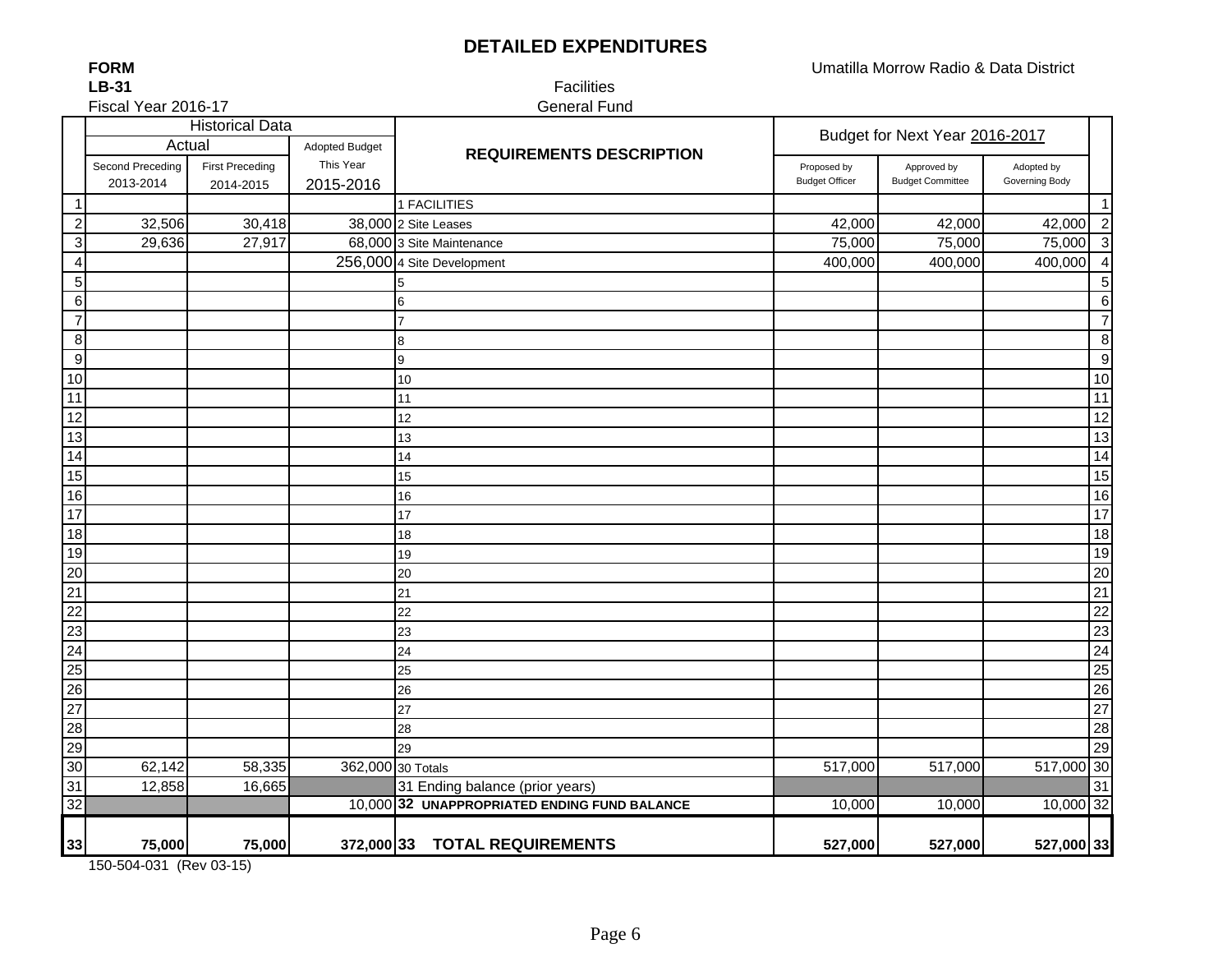## **DETAILED EXPENDITURES**

Umatilla Morrow Radio & Data District

**LB-31**Fiscal Year 2016-17

**FORM**

#### Equipment General Fund

|                  |                  | <b>Historical Data</b> |                       |                                                          |                            | Budget for Next Year 2016-2017 |                |                  |
|------------------|------------------|------------------------|-----------------------|----------------------------------------------------------|----------------------------|--------------------------------|----------------|------------------|
|                  | Actual           |                        | <b>Adopted Budget</b> | <b>REQUIREMENTS DESCRIPTION</b>                          | Proposed by<br>Approved by |                                |                |                  |
|                  | Second Preceding | <b>First Preceding</b> | This Year             |                                                          |                            |                                | Adopted by     |                  |
|                  | 2013-2014        | 2014-2015              | 2015-2016             |                                                          | <b>Budget Officer</b>      | <b>Budget Committee</b>        | Governing Body |                  |
| $\mathbf 1$      |                  |                        |                       | 1 EQUIPMENT                                              |                            |                                |                | $\mathbf{1}$     |
| $\overline{c}$   | 6,153            | 38,135                 |                       | 58,000 2 Site Equipment                                  | 38,000                     | 38,000                         | 38,000         | $\overline{2}$   |
| $\sqrt{3}$       | 19,904           | 33,178                 |                       | 25,000 3 Field Equipment (Mobile, Portable, Pager Units) | 40,000                     | 40,000                         | 40,000         | دى               |
| $\overline{4}$   | 4,389            | 4,368                  |                       | 10,000 4 Interoperablity Equipment                       | 10,000                     | 10,000                         | 10,000         | $\overline{4}$   |
| $\mathbf 5$      | 0                | 5,615                  |                       | 30,000 5 Test Equipment                                  | 70,000                     | 70,000                         | 70,000         | $\sqrt{5}$       |
| $\,6\,$          | $\mathbf 0$      | 0                      |                       | 250,000 6 Regional Interoperability Project              | 181,483                    | 181,483                        | 181,483        | $\overline{6}$   |
| $\overline{7}$   |                  |                        |                       |                                                          |                            |                                |                | $\overline{7}$   |
| $\bf 8$          |                  |                        |                       | 8                                                        |                            |                                |                | 8                |
| $\boldsymbol{9}$ |                  |                        |                       | 9                                                        |                            |                                |                | $\boldsymbol{9}$ |
| 10               |                  |                        |                       | 10                                                       |                            |                                |                | 10               |
| 11               |                  |                        |                       | 11                                                       |                            |                                |                | 11               |
| 12               |                  |                        |                       | 12                                                       |                            |                                |                | 12               |
| 13               |                  |                        |                       | 13                                                       |                            |                                |                | 13               |
| $\overline{14}$  |                  |                        |                       | 14                                                       |                            |                                |                | $\overline{14}$  |
| 15               |                  |                        |                       | 15                                                       |                            |                                |                | 15               |
| 16               |                  |                        |                       | 16                                                       |                            |                                |                | 16               |
| $\overline{17}$  |                  |                        |                       | 17                                                       |                            |                                |                | 17               |
| 18               |                  |                        |                       | 18                                                       |                            |                                |                | 18               |
| 19               |                  |                        |                       | 19                                                       |                            |                                |                | 19               |
| $\overline{20}$  |                  |                        |                       | 20                                                       |                            |                                |                | 20               |
| $\overline{21}$  |                  |                        |                       | 21                                                       |                            |                                |                | 21               |
| $\overline{22}$  |                  |                        |                       | 22                                                       |                            |                                |                | $\overline{22}$  |
| 23               |                  |                        |                       | 23                                                       |                            |                                |                | 23               |
| 24               |                  |                        |                       | 24                                                       |                            |                                |                | $\overline{24}$  |
| 25               |                  |                        |                       | 25                                                       |                            |                                |                | $\overline{25}$  |
| 26               |                  |                        |                       | 26                                                       |                            |                                |                | $\overline{26}$  |
| $\overline{27}$  |                  |                        |                       | 27                                                       |                            |                                |                | 27               |
| 28               |                  |                        |                       | 28                                                       |                            |                                |                | 28               |
| 29               |                  |                        |                       | 29                                                       |                            |                                |                | 29               |
| 30               | 30,446           | 81,296                 | 373,000 30 Totals     |                                                          | 339,483                    | 339,483                        | 339,483 30     |                  |
| 31               | 24,466           | 14,704                 |                       | 31 Ending balance (prior years)                          |                            |                                |                | 31               |
| $\overline{32}$  |                  |                        |                       | 032 UNAPPROPRIATED ENDING FUND BALANCE                   |                            |                                |                | 32               |
|                  |                  |                        |                       |                                                          |                            |                                |                |                  |
| 33               | 54,912           | 96,000                 |                       | 373,000 33 TOTAL REQUIREMENTS                            | 339,483                    | 339,483                        | 339,483 33     |                  |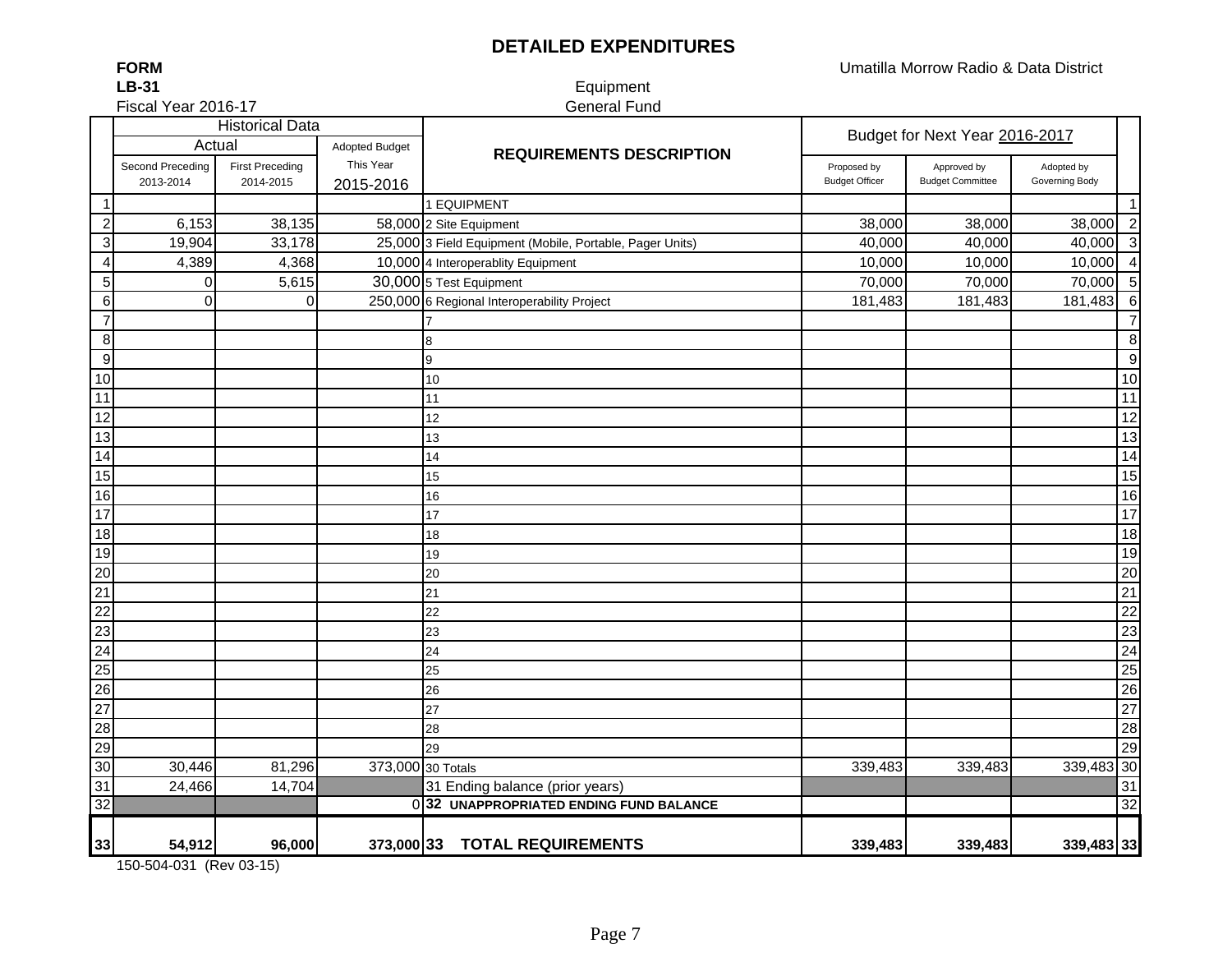#### **DETAILED REQUIREMENTS**

Umatilla Morrow Radio & Data District

| <b>FORM</b>         |
|---------------------|
| <b>LB-31</b>        |
| Fiscal Year 2016-17 |

Infrastructure and Equipment Replacement General Fund

|                  |                               | <b>Historical Data</b>              |                        |                                                   | Budget for Next Year 2016-2017       |                                        |                              |                 |
|------------------|-------------------------------|-------------------------------------|------------------------|---------------------------------------------------|--------------------------------------|----------------------------------------|------------------------------|-----------------|
|                  | Actual                        |                                     | Adopted Budget         | <b>REQUIREMENTS DESCRIPTION</b>                   |                                      |                                        |                              |                 |
|                  | Second Preceding<br>2013-2014 | <b>First Preceding</b><br>2014-2015 | This Year<br>2015-2016 |                                                   | Proposed by<br><b>Budget Officer</b> | Approved by<br><b>Budget Committee</b> | Adopted by<br>Governing Body |                 |
| $\mathbf{1}$     | 314,607                       | 5,698                               |                        | 21,113 1 Infrastructure and Equipment Replacement | 396,450                              | 396,450                                | 396,450                      | $\overline{1}$  |
| $\boldsymbol{2}$ |                               |                                     |                        |                                                   |                                      |                                        |                              | $\overline{c}$  |
| $\mathbf{3}$     |                               |                                     |                        | 3                                                 |                                      |                                        |                              | $\mathbf{3}$    |
| $\overline{4}$   |                               |                                     |                        | 4                                                 |                                      |                                        |                              | $\overline{4}$  |
| 5 <sup>1</sup>   |                               |                                     |                        | 5                                                 |                                      |                                        |                              | $\sqrt{5}$      |
| $6 \overline{6}$ |                               |                                     |                        | 6                                                 |                                      |                                        |                              | $6\phantom{1}6$ |
| $\overline{7}$   |                               |                                     |                        | 7                                                 |                                      |                                        |                              | $\overline{7}$  |
| $\boldsymbol{8}$ |                               |                                     |                        | 8                                                 |                                      |                                        |                              | 8               |
| $\overline{9}$   |                               |                                     |                        | 9                                                 |                                      |                                        |                              | 9               |
| 10               |                               |                                     |                        | 10                                                |                                      |                                        |                              | $10$            |
| 11               |                               |                                     |                        | 11                                                |                                      |                                        |                              | $\overline{11}$ |
| 12               |                               |                                     |                        | 12                                                |                                      |                                        |                              | $\overline{12}$ |
| 13               |                               |                                     |                        | 13                                                |                                      |                                        |                              | $\overline{13}$ |
| $\overline{14}$  |                               |                                     |                        | 14                                                |                                      |                                        |                              | 14              |
| 15               |                               |                                     |                        | 15                                                |                                      |                                        |                              | 15              |
| $\overline{16}$  |                               |                                     |                        | 16                                                |                                      |                                        |                              | 16              |
| 17               |                               |                                     |                        | 17                                                |                                      |                                        |                              | 17              |
| 18               |                               |                                     |                        | 18                                                |                                      |                                        |                              | 18              |
| 19               |                               |                                     |                        | 19                                                |                                      |                                        |                              | 19              |
| $\overline{20}$  |                               |                                     |                        | 20                                                |                                      |                                        |                              | 20              |
| $\overline{21}$  |                               |                                     |                        | 21                                                |                                      |                                        |                              | 21              |
| $\overline{22}$  |                               |                                     |                        | 22                                                |                                      |                                        |                              | $\overline{22}$ |
| 23               |                               |                                     |                        | 23                                                |                                      |                                        |                              | $\overline{23}$ |
| $\overline{24}$  |                               |                                     |                        | 24                                                |                                      |                                        |                              | $\overline{24}$ |
| 25               |                               |                                     |                        | 25                                                |                                      |                                        |                              | 25              |
| 26               |                               |                                     |                        | 26                                                |                                      |                                        |                              | 26              |
| $\overline{27}$  |                               |                                     |                        | 27                                                |                                      |                                        |                              | $\overline{27}$ |
| 28               |                               |                                     |                        | 28                                                |                                      |                                        |                              | 28              |
| $\overline{29}$  |                               |                                     |                        | 29                                                |                                      |                                        |                              | 29              |
| 30               | 314,607                       | 5,698                               |                        | 30 Total                                          | 396,450                              | 396,450                                | 396,450 30                   |                 |
| 31               | 618,508                       | 51,805                              |                        | 31 Ending balance (prior years)                   |                                      |                                        |                              | 31              |
| 32               |                               | 327,220                             |                        | 32 UNAPPROPRIATED ENDING FUND BALANCE             |                                      |                                        |                              | $\overline{32}$ |
| 33               | 933,115                       | 384,723                             | $21,113$ 33            | <b>TOTAL REQUIREMENTS</b>                         | 396,450                              | 396,450                                | 396,450 33                   |                 |